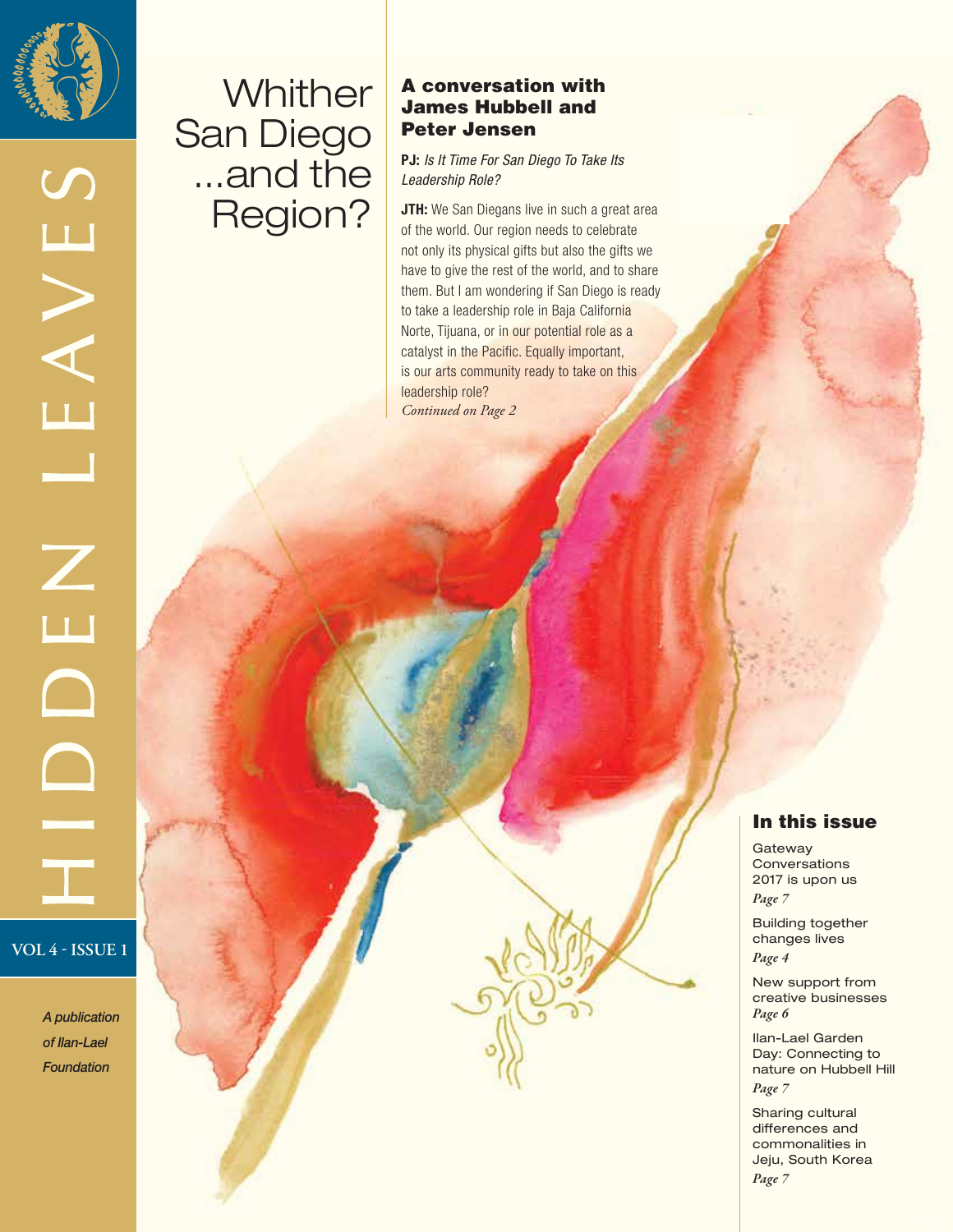## **HIDDEN LEAVES**

**VOL 4 - ISSUE 1**

Cover *Original Watercolor by James Hubbell* 

#### Editors Peter Jensen & Marianne Gerdes

#### Contributing Writers

& Photographers John Durant Laurie Dietter Marianne Gerdes Michael Gerdes James Hubbell Peter Jensen

Graphic Design Laurie Dietter

Printing ReproMagic, San Diego, CA



#### ILAN-LAEL FOUNDATION

Post Office. Box 1221 Julian, Ca 92036 P: 760.765.0171 F: 760.765.3427 ilanlaelfoundation.org

Ilan-Lael is a 501 (c) (3) tax-exempt organization EIN #95-3826760

#### Board of Directors

Kyle Bergman Vicki Bergstrom Wayne Donaldson Gundula Dunne Richard Earnest John Howard Anne Hubbell Brennan Hubbell Drew Hubbell James Hubbell Torrey Hubbell Peter Jensen Chuck Lang Kotaro Nakamura Carolyn Owen-Towle Michael Pinto

Director Emeritus Lauren Hubbell

Executive Director Marianne Gerdes

- We might stop using the words "wrong" or "mistake." What has happened, we cannot change, and so we should just deal with it.
- Learn to fall in love with 80 billion galaxies.
- It is interesting thinking about such things.

#### Dear Friends of Ilan-Lael.

A short time ago, some of you asked for my thoughts on ways to make the world work better, especially at this time.

- A 14th-century Scottish troubadour said, "If I could write the ballads of my country, I care not about what the politician thinks." Today, we let the media and the politicians, not the troubadours, write our myths.
- We are addicted to control. We should celebrate mystery and not fear it.
- We need a Romantic period once again.
- In making judgments and decisions, if we gave the process more weight than the goal, there are many things we would not do.
- We can't own anything; we are only loaned things.

**JTH:** Yet I do not despair. Many of us are noticing a growing movement in a celebration of all art in San Diego, Tijuana and Los Angeles. We try, in halting steps. But we try. In 2019 San Diego will

• Plato talked about the shadows in the cave and the place where there is only one perfect tree. That is nonsense. Every tree is unique and perfect to itself. We are still seeking perfection as if it were real.

> **JTH:** This is one of many reasons Ilan-Lael is not confined to our center in the mountains. This month our Gateway Conversations is yet another of our efforts to embrace all of the Pacific Rim: its peoples, its nations, its arts, its spirit.

ne of many great privileges of working with Ilan-Lael is my weekly trip to "Hubbell Hill" on Mondays. It's like being in the catbird seat for what's going on. Here's a sampling...

James Hubbell is the featured artist of a one-man show at St. James by the Sea Church in La Jolla from May 19–July 23. "What Must Be Hidden" is an exhibition of the artist's work at this seminal moment in his career. Special events include an opening reception May 19th at 5:00pm, a lecture and presentation with Dr. Mark Hargreaves (6/9), and other events. 743 Prospect Street, La Jolla, 858-459-3421; sibts.org.

**PJ:** *In 2015 San Diego celebrated the 100th anniversary of the 1915 Panama-California Exposition, the fair that many think put our city "on the map." Critics called the centennial celebration "pathetic," and indeed the very nonprofit organization charged with its planning disbanded early, and \$3 million in funding was spent for little or nothing.*

**James** spent most of the winter working on a new sculpture of a woman emerging from a lotus flower. It's been a while since James tried something this ambitious. "I wanted to challenge myself, to see if I could still do it." said James. And if you're wondering, yes, he's still got it. You'll be the first to see it at Open House, or soon thereafter.

celebrate the 250th anniversary of Father Junipero Serra's first mass that established Mission San Diego. We have another chance to do something wonderful. In 2019 we need at least a grand opera, or a real celebration of all the diversity our region has to offer, and what our people have to offer our world in addition to our sunshine and positive thinking.

this Spring from Claremont Graduate University. While she was pursuing this advanced degree she also found time to raise three children and continue her career in healthcare information technology. Hats off to her for sticking with it and fulfilling a long-held dream. Finally, a doctor in the family! **Milenko Matanovic** says he is retiring from

**PJ:** *You admire the great landscape architect and city planner Lawrence Halprin (1916- 2009), who once said: "Few of us any longer can actually participate in the building of our cathedrals. But the sense* 

*of involvement we can get in establishing what we want to happen can give us many of the same feelings of creativity, motivation, and community ownership. Ritualizing the decision-making process to include everyone in a community can become an accepted mode of procedure, just as important as zoning ordinances.* 

**Kanban: TraditÚnal Shop Signs of Japan, thru Oct 8** *Created from wood, bamboo, iron, paper, fabric, gold leaf and lacquer, these unique objects are a rich fusion of art and commerce. Mingei International Museum, Balboa Park, Mingei.org (619) 239-0003*

**Gateway ConversatÚns, AprŠ 28-30** *Symposium, Hubbell Art Tour in Mexico, beach party. Tickets GatewayConversations.com*

#### *Continued from Page 1*

**Material ObsessUns/A Group Show. May 27-July 9** 

**IdvllwŠd Arts Summer Program June 17-23**

**Ilan-Lael FoundatÚn/Hubbell StudÚs Open House & StudÚ Tour, Sunday, June 18 (Father's Day)**

A new book chronicling the history of Pacific Rim Park is set for publication this spring. "Pacific Rim Park: The Transformative Power of Art" is written by Rebecca Morales, Ph.D., and designed by Laurie Dietter. This is the first complete history of the seven parks and how they came to life. Purchase your copy at Open House on June 18th, or order from our website: ilanlaelfoundation.org/shop.

Jones Hothel ≤ա *Pen and ink drawing by James Hubbell, one of several to be in the exhibit "The Art of James Hubbell." Opens May 19 at St. James by the Sea in La Jolla.*

Spring is blooming with a new intensity at Ilan-Lael. Brennan Hubbell and other volunteers have planted native plants and new trees in and around the Center. Integrating nature into this space will provide color and shade for visitors and habitat for the animals that live nearby.

Congratulations to Pam Hubbell, wife of Drew Hubbell, on completing her Ph.D. in English Literature

the day-to-day operations of The Pomegranate Center to pursue his interests in writing and teaching. He's a frequent visitor to San Diego these days, working with many young protégés who, like him (and us), are passionate about building community through design and construction projects. Come see him and say hello at Gateway Conversations, April 28-30th. Volunteer Dick Miller and a Julian-area Boy Scouts troop are working together to maintain the Nature Trail at Ilan-Lael. This one-mile loop winds through native vegetation and provides an immersive natural experience. It's no small feat to keep it open and accessible, and we thank Dick and the troop for their hard work. You can walk the trail with Dick as your interpretative guide at the Father's Day Open House on

Sunday, June 18th.

*—Marianne Gerdes*

#### **Current**

**Art Alive 2017, The Museum In Full Bloom, AprŠ 28-30** *Stunning works of art with floral interpretations created by local and national designers. Tickets sdmart.org (619) 232-7931*

#### **May**

**What Must Be Hidden, May 19-July 23** *The Art of James Hubbell at St. Jamesby-the-Sea Episcopal Church, 743 Prospect St., La Jolla. Opening reception Friday, May 19, 5pm. Gallery hours Tues. and Thurs. 11-2, Sat.-Sun. 11-4. sjbts.org (858) 459-3421*

**Andrea Chung: You broke the ocean in half to be here, May 19-Aug 20** *San Diego-based artist's cyanotype prints of lionfish, a non-native species that has reshaped the Carribean. Museum of Contemporary Art, La Jolla, mcasd.org (858) 454-3541*

*Sparks Gallery, 530 Sixth Ave, San Diego, SparksGallery.com (619) 696-1416*

**Trappings, Homage To The Horse And Other Steeds, May 26-Nov 1** *Objects from around the globe celebrating the speed, power and serviceability of noble beasts of burden. Mingei International Museum, Balboa Park, Mingei.org (619) 239-0003*

#### **June**

*Family Week: Explore creative expression and outdoor recreation in a stunning mountain setting. IdyllwildArts.org*

*Visit the iconic home and art studios of James Hubbell. 10am – 4pm. Tickets: ilanlaelfoundation.org (760)765-3427*

**Make Music Day, Wed., June 21, 10am**  *A global celebration of music and musicmaking. museumofmakingmusic.org (760)438-5996*

#### **July**

**A Time To Heal, July 29-Oct**  *Veterans' letters incorporated into art by Trinh Mai; photographed by J. Grant Brittain. Oceanside Museum of Art, oma-online.org (760)435-372*





# Overheard On Hubbell Hill

#### **A Message from the Executive Director**

*Page |* **2.**

# Whither San Diego...and the Region? **A conversation with James Hubbell and Peter Jensen**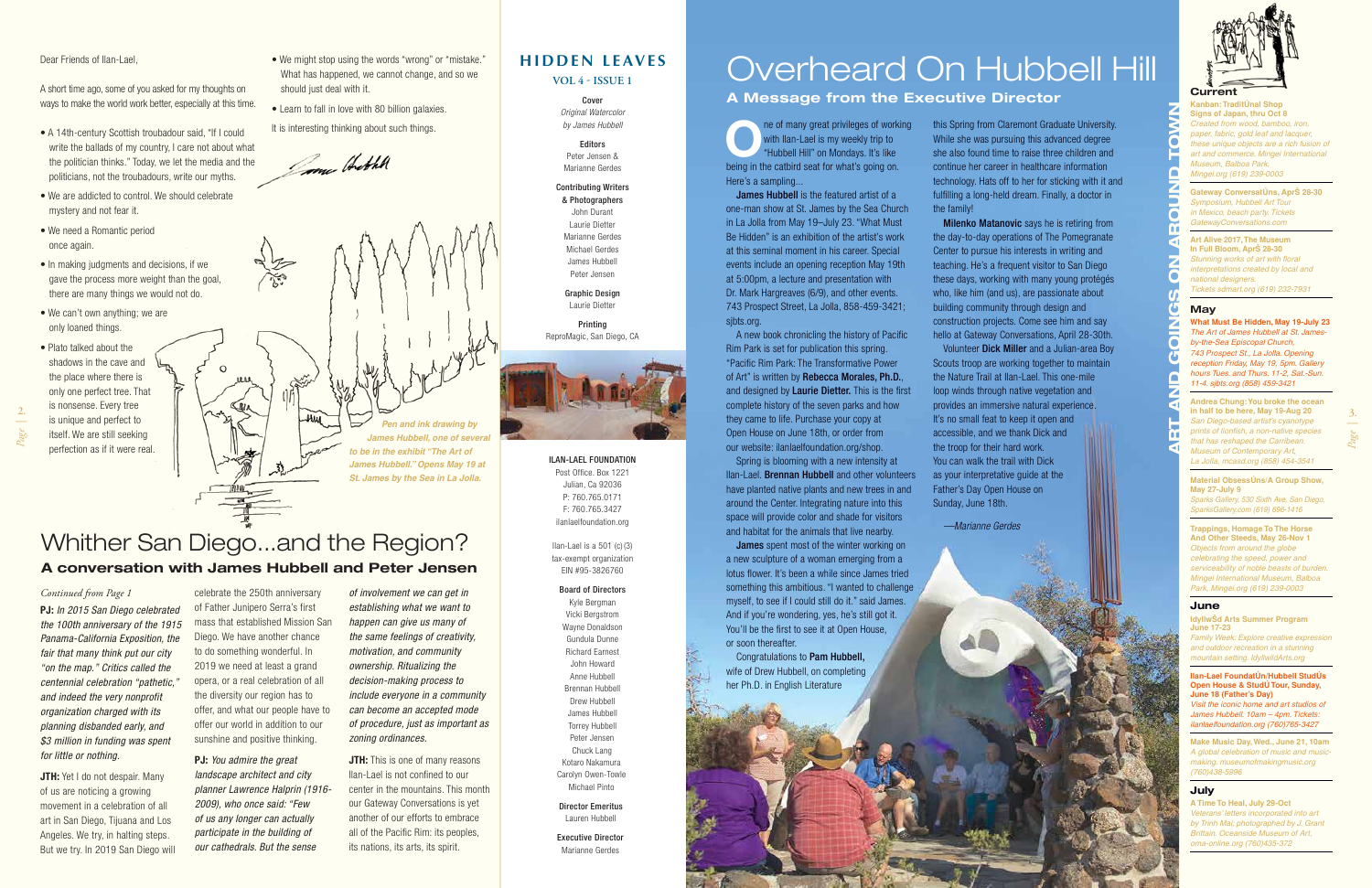**E***ntre Corazon y Mar,* the fourth **Pacific Rim Park, perches on a** coastal bluff between roiling surf booming on a rocky shore far below, and the whoosh of traffic on the main coastal toll road between Tijuana and Ensenada, Baja California. During Gateway Conversations 2017 this month, conference participants will visit the park on a day-long tour that also includes a Hubbell-designed school in Tijuana, and a site-sculpture on the property of Rancho La Puerta,

> the renowned fitness resort and spa in Tecate—not to mention lunch in Rosarito Beach and dinner at Rancho La **Julia Cerrud, social-impact**  Puerta's organic farm.

Built in 2004 by volunteers from Mexico, U.S., China, Chile, El Salvador, and Russia, Entre Corazon, according to James Hubbell, is in "...an area that's developing a personality that's different from anywhere in the world. And we don't yet know what it is. I'm hoping that the parks we're doing here help us

find what that identity is." Thirteen years later in March, 2017, a group of volunteers visited the park to freshen it up in advance of the Gateway Conversations tour. Among the participants that day were three who had worked on the original build when they were architecture students in their early 20s. Speaking with them reaffirms the purpose of each Pacific Rim Park: in addition to creating a celebratory public space that unites art and nature, each park changes the lives of those who work on the them. Let's listen...

## **artist, architect, and activist, Tijuana—**"This was the first time I

soon people from all over the world were coming to help. Working on Entre Corazon taught me that I must

worked on a community-based project, and this has become a theme now throughout my career. Jim talked to the architecture school in Tijuana where I was studying, and I found the idea interesting, even though some initially thought we were going to be cheap labor! I said, 'Give it a chance!' and

collaborate. I left for-profit architecture and now only do projects with social impact."

**Javier Torres, architect/artist, Tijuana—**I worked on Entre Corazon and in Taiwan. I was in my early years of architecture school and had never

go into a project like this with an open

worked with concrete and rebar. You mind culturally, but you come back a

hundred times more open-minded! This mix of cultural identities, of ideas, all comes together in such a short period of time—three weeks in the case of Taiwan. In Taiwan, especially, it was exhausting. We arrived right after a destructive typhoon, but we left behind

something we had built."

**Cristobal Gonzalez,** 





**architectural designer, San Diego—I** worked on the park in Yentai, and of course here in Tijuana, and it really changed my life: after all, I met my wife—the artist Evgeniya Golik—who was another volunteer! The parks create families, and I remain friends with other students from Russia, Tijuana, Guadalajara, the Hubbell family...my life changed! Working on the parks is not stressful, but very, very hard. You wake early, go to bed very late—so tired you can only work, eat, and fall asleep. You may not have many construction skills at the start, but working with James I learned that things can be so simple. It's really more about how you feel, how you are 'in touch' with not only what you are building but the people around you. Instead of thinking always of what you know, you let things pass through you rather than force them."

*A short film of Entre Corazon y Mar's construction, by Brennan Hubbell, can be viewed on YouTube at https://www.youtube.com/ watch?v=ukiSwn8QL-I. Since the park's original construction, an exit/*

*offramp has been built between it and an oceanfront cliff, but the park's overall concept remains. To see it on* 

*your own, exit "La Joya" off Calle Quota between Tijuana* 

*and Rosarito Beach.*

Learning to Let Things Happen as a Team

## **How working on a Pacific Rim Park can change your life**

By Peter Jensen Photographs by Laurie Dietter and Michael Gerdes

*Page |*

**5.**

Neither rain nor.... Ilan-Lael volunteers turn out for a cleanup day at Entre Corazon y Mar. Upper row, left to right: Kyle Bergman, architect on all seven Pacific Rim Park projects | Julia Cerrud, Pacific Rim Park alumnus rises toward the horizon line | Peter Jensen, Ilan-Lael Foundation board member | Michael Gerdes, Drew Hubbell and Kyle Bergman clean "the pearl" after a hard winter's siltation | Garrett's team mascot | Cristobal Gonzalez | Gundula Dunne, an Ilan-Lael 'super-volunteer' and member of the Board of Directors | Second row, left to right: Chuck Lang, acting construction supervisor on Pacific Rim Park international projects (in yellow rain jacket carved tiles detail | Marianne Gerdes, Executive Director of Ilan-Lael Foundation | Teo Brisneo, a master stoneworker and Ilan-Lael volunteer (in watchcap) | Graffiti-removal chemicals | Garrett Goodwin, another PRP vetera

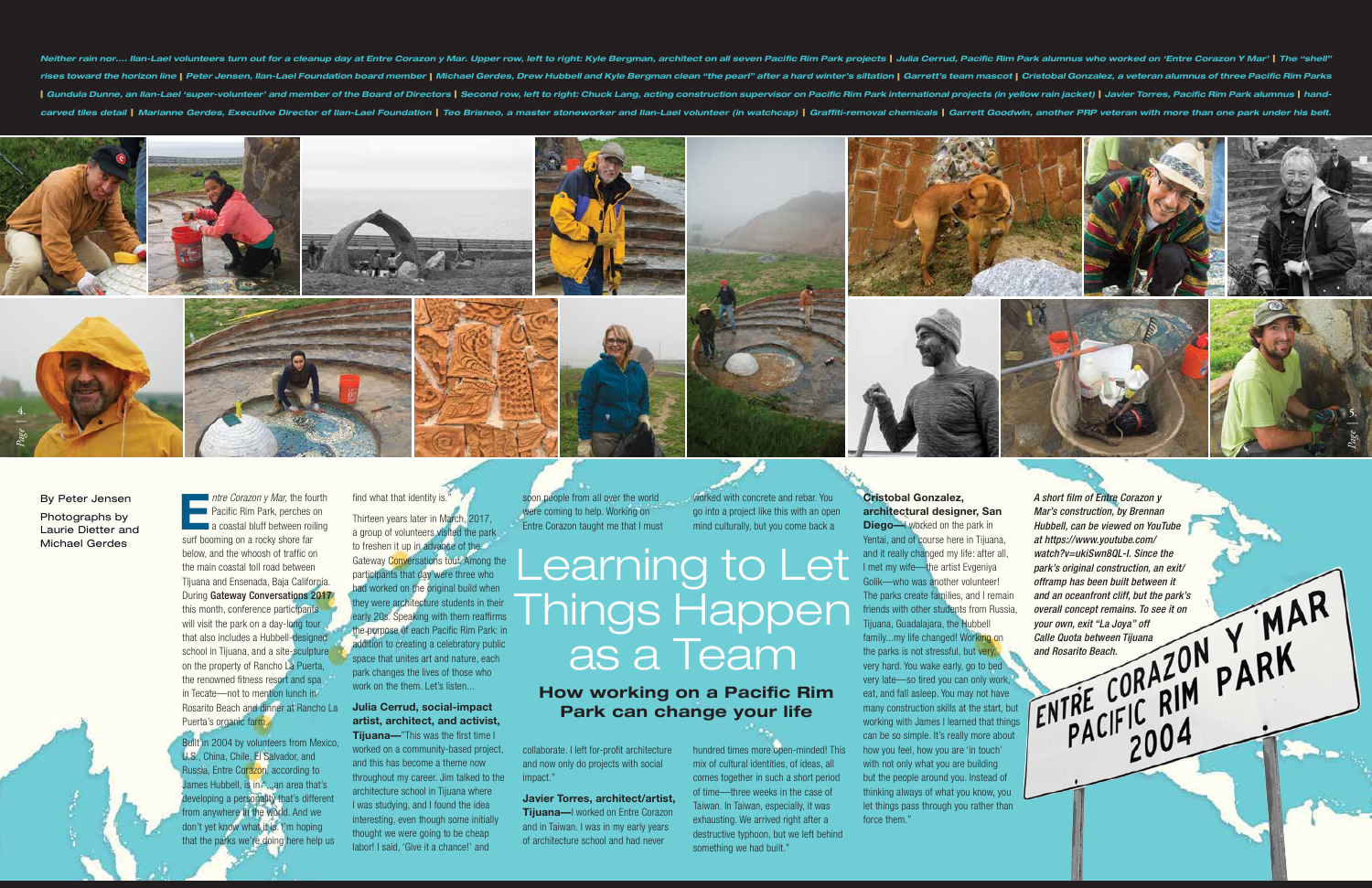**O** ur new complex of buildings surrounding a courtyard at the Ilan-Lael Foundation in Santa Ysabel—what we call our "Center" will open its doors this spring. As craftspeople put the finishing touches on the exterior, courtyard, and grounds, a new flurry of generous donations has helped turn this architectural wonder into a functional, usable space. Here are three examples of how much we depend on you, our supporters.

# **APRIL STILL TIME TO ATTEND GATEWAY CONVERSATIONS**  $\boldsymbol{\omega}$ **28-30**

We hope that as you read this newsletter you'll make a last-minute decision to join us for one, two, or all three days of Gateway Conversations, a symposium, tour and various celebrations—all part of a new look at James Hubbell's Pacific Rim Park projects and our future hopes to create more art-filled parks that fuel friendship among all Pacific nations and cultures.

*For more information and to purchase tickets visit: GatewayConversations.com!*

Support includes funding O from the County of San Diego, the Port of San Diego, and Rotary Clubs in the United States and Mexico, along with international organizations such as Sister Cities societies, the World Affairs Board, and other cultural organizations.



# With A Little Help From Our Friends…

*• In 2014, The Triton Restaurant on the beach in Cardiff, California, was slated for remodeling by owners Steve Goldberg, Phil Berkovitz, and Steve Blumkin. In an act of great generosity, they donated the restaurant's one-of-a-kind, handbuilt windows, doors, ironwork and hanging sculptures—all crafted by James Hubbell—to Ilan-Lael. Our team of artists, led by James Hubbell, restored the pieces, and a subsequent auction raised over \$75,000 for construction projects.* 

*• Steve Blumkin of Outrageous Rugs, in partnership with Pacific Coast Grill, took their generosity yet a step further, creating four 7' x 11' custom floor rugs from James's watercolor paintings. The rugs, hand-woven of wool and silk by master weavers in Nepal, have been donated to the Ilan-Lael Foundation, which is keeping one rug for the new Center and selling the others for \$7500 each, with all proceeds going toward the Center's construction costs. Contact ilanlael@ mac.com for more information, and come and see the rugs on display at the Father's Day Open House on Sunday, June 18, 2017.*

*• David Bardwick, owner of David Alan Collection in Solana Beach, was once a student of James Hubbell. Bardwick accompanied Hubbell to Vladivostok, Russia, in 1993 as a volunteer on the Pacific Rim Park project there. Today, Bardwick travels the world sourcing furniture-quality wood and lumber for custom furniture construction, along with handmade treasures from Asian and Pacific cultures which he showcases in his Solana Beach showroom. He remains a close friend and supporter of Hubbell after all these years. He has donated a huge wood-slab conference table, chairs and other large furniture for the new Center's meeting room and offices. David's eye for quality materials and design make his furniture an ideal match for the Center's artful interior design.* 

> ast Fall, 2016, Ana Hubbell<br>
> chaperoned two Helix Interactions<br>
> students, Anisa El Amin and<br>
> Students is the Isin Youth ast Fall, 2016, Ana Hubbell chaperoned two Helix Interact Suad Abdullahi, to the Jeju Youth



"From teaching my friends American slang to popular dance moves," says Anisa El Amin, "we had the opportunity to express ourselves, our beliefs, and our goals as kids who want to have fun in life...I formed so many strong bonds with other students it was hard to go back to the other side of the world without them."

*• Yet a third local business, KRC Rock of San Marcos and San Diego, has made donations of building materials to assist with the new Center construction. KRC's owner Tim Josse supports Hubbell's artistic expression, and KRC's rock and stone materials have added beautiful and decorative elements to the Center's design. KRC's donation of thousands of dollars in materials means we can stretch our funds to other artistic details without compromising the artistic integrity of the space.*

*Since 2011, The Ilan-Lael Foundation has raised \$875,000 towards the construction of the Ilan-Lael Center. Future needs, at a cost of about \$250,000, include a caretaker's cottage and landscaping. Future fundraisers and public appeals are planned, and James Hubbell, who is now 85, is actively engaged in all design and construction.* 



#### **Garden Goddess**

Andrea Carter's green thumb enlivens Hubbell Hill

**C** all her our "garden coordinator," or "manager," or what-you-will, but Andrea Carter really wants us to know that it's much more about being connected to nature and earthcentered than titles.

Andrea spends most her time "down the hill" working as a lawyer, but once a week she comes up to Ilan-Lael and digs in, literally. We're fortunate to have someone who not only keeps our vegetable beds thriving, but also tends ornamentals and trees, and helps marshal volunteers for several work days each year.

"I experience several things up here," she said, on a recent day when she was joined by volunteer Steve Larson. "Primarily the tranquility. I love being outside, as opposed to in an office or house. It's wild here. Jim talks about the garden as being an in-between place bridging the built environment and the wild."

Recently she and Teak Nichols, of Mom's Apple Pies (he's also a frequent Ilan-Lael volunteer),

planted several new apple trees from Teak's nursery behind the bakery in Wynola.

Come watch them grow! We'll bake a pie or two soon enough.

## **"Hidden" Exhibition**

#### Debuts At St. James by the Sea Episcopal Church in La Jolla

**P** aintings, drawings and several sculptures form a new exhibit of James Hubbell work May 19-July 23 at one of La Jolla's most beautiful venues—the library/gallery at St. James by-the-Sea church. Several events are also planned, including a discussion with architect Drew Hubbell, James's son, on Friday, June 9, and an Ilan-Lael presentation of James's art, studios and public-place artworks Sunday, June 25 and Friday, July 7. See sjbts.org/james-hubbell-art-exhibit. html for times and details.



#### **Two San Diego students attend Jeju Youth Peace Forum**

#### ...thanks to Pacific Rim Park

Peace Forum on Jeju Island, South Korea. The girls had a wonderful time: sharing cultural differences and commonalities with high school students from several countries, including China, Japan, and Malaysia. All students were divided into panel discussion groups for the week based on their specific interests within the realm of World Peace. Anisa was a part of the bullying group and Suad attended the cultural diversity group. The girls made such strong connections with the other youth, that they had a hard time leaving! The experience has opened their eyes to the huge possibilities in being global citizens.

How did this all come about? The First Pacific Rim Park Summit in 2012 was organized to be a part of the Jeju Forum (which is like a Davos International conference ). Now all PRP cities are invited to send up to four high school students to each Jeju Youth Fourm, all thanks to one of our "pearl" park projects and youth participation on the park teams.



**Local Businesses Join Together to Support Ilan-Lael Foundation**

 $10$ 

17

G

*Top right: Steve Blumkin of Outrageous Rugs and one of James's rug designs.* 

*Middle: Stone donated by KRC rock owned by Tim Josse in San Marcos was used in the construction of the staircase in the new Ilan-Lael Center.* 

*Bottom right: David Bardwick of David Alan Collection with a slab soon to be Ilan-Lael's new conference table.*

> *Visit Rancho La Puerta and "Kuchumaa Passage," the progenitor of the Pacific Rim Park concept, followed by dinner at Rancho La Puerta's organic farm and cooking school.*



*Page |*

**6.**